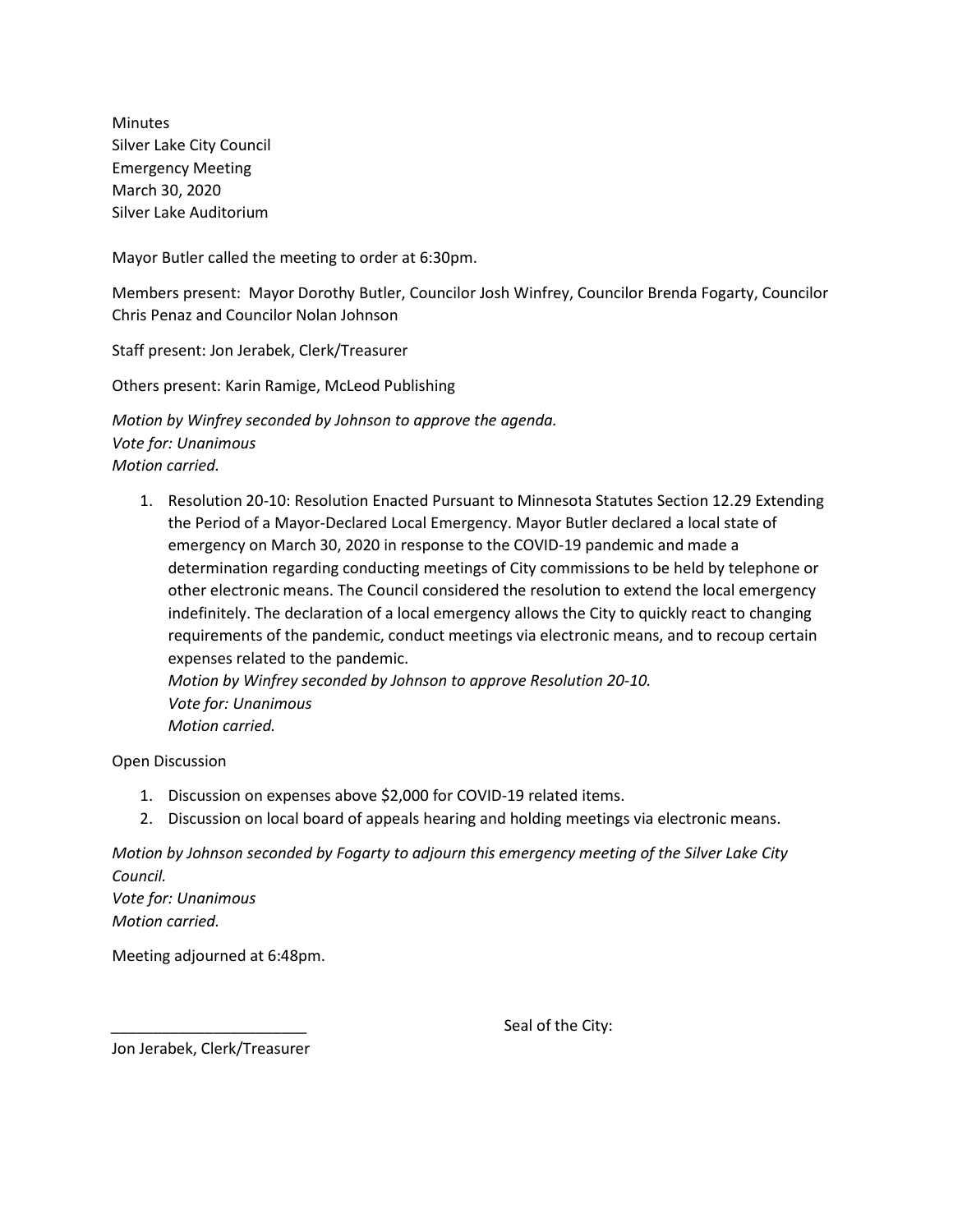## **CITY COUNCIL**

## **CITY OF SILVER LAKE**

 $\mathcal{L}_\text{G}$  , and the contribution of the contribution of the contribution of the contribution of the contribution of the contribution of the contribution of the contribution of the contribution of the contribution of t

## **RESOLUTION 20-10: RESOLUTION ENACTED PURSUANT TO MINNESOTA STATUTES SECTION 12.29 EXTENDING THE PERIOD OF A MAYOR-DECLARED LOCAL EMERGENCY**

**WHEREAS**, the Mayor of the City of Silver Lake, Minnesota, ("City") by proclamation dated March 30, 2020 has declared that a local emergency is in effect in the City;

 $\mathcal{L}_\mathcal{L} = \mathcal{L}_\mathcal{L} = \mathcal{L}_\mathcal{L} = \mathcal{L}_\mathcal{L} = \mathcal{L}_\mathcal{L} = \mathcal{L}_\mathcal{L} = \mathcal{L}_\mathcal{L} = \mathcal{L}_\mathcal{L} = \mathcal{L}_\mathcal{L} = \mathcal{L}_\mathcal{L} = \mathcal{L}_\mathcal{L} = \mathcal{L}_\mathcal{L} = \mathcal{L}_\mathcal{L} = \mathcal{L}_\mathcal{L} = \mathcal{L}_\mathcal{L} = \mathcal{L}_\mathcal{L} = \mathcal{L}_\mathcal{L}$ 

**WHEREAS**, the City Council of the City of Silver Lake agrees with the Mayor's determination and further finds that the local emergency will last for more than three days and that immediate action to respond to the local emergency is needed in order to protect the health, safety and welfare of the City and the community;

**WHEREAS**, the Mayor of the City of Silver Lake, Minnesota, by proclamation dated March 30, 2020 has declared that all city meetings shall be held by telephone or other electronic means pursuant to Minnesota Statute, section 13D.021;

**WHEREAS**, the state of emergency, health pandemic, and concerns for the safety of City staff and the public, has made it no longer feasible to have an authorized person or members of the public present at the regular meeting locations of the City pursuant to Minnesota Statute, section 13D.021, subd. 1 (3) and (4).

**WHEREAS**, the Council finds that this emergency, which involves an outbreak of an infectious disease (COVID-19), is a highly fluid and evolving situation, and in the interest of the public health, a response or action may be needed that requires deviation from standard procedures for procuring goods and services; and

**WHEREAS,** Minnesota Statutes §§ 12.29 and 12.37 authorize the actions taken in this resolution and provide that emergency contracts and agreements are not subject to the normal purchasing and competitive bidding requirements because of the local emergency.